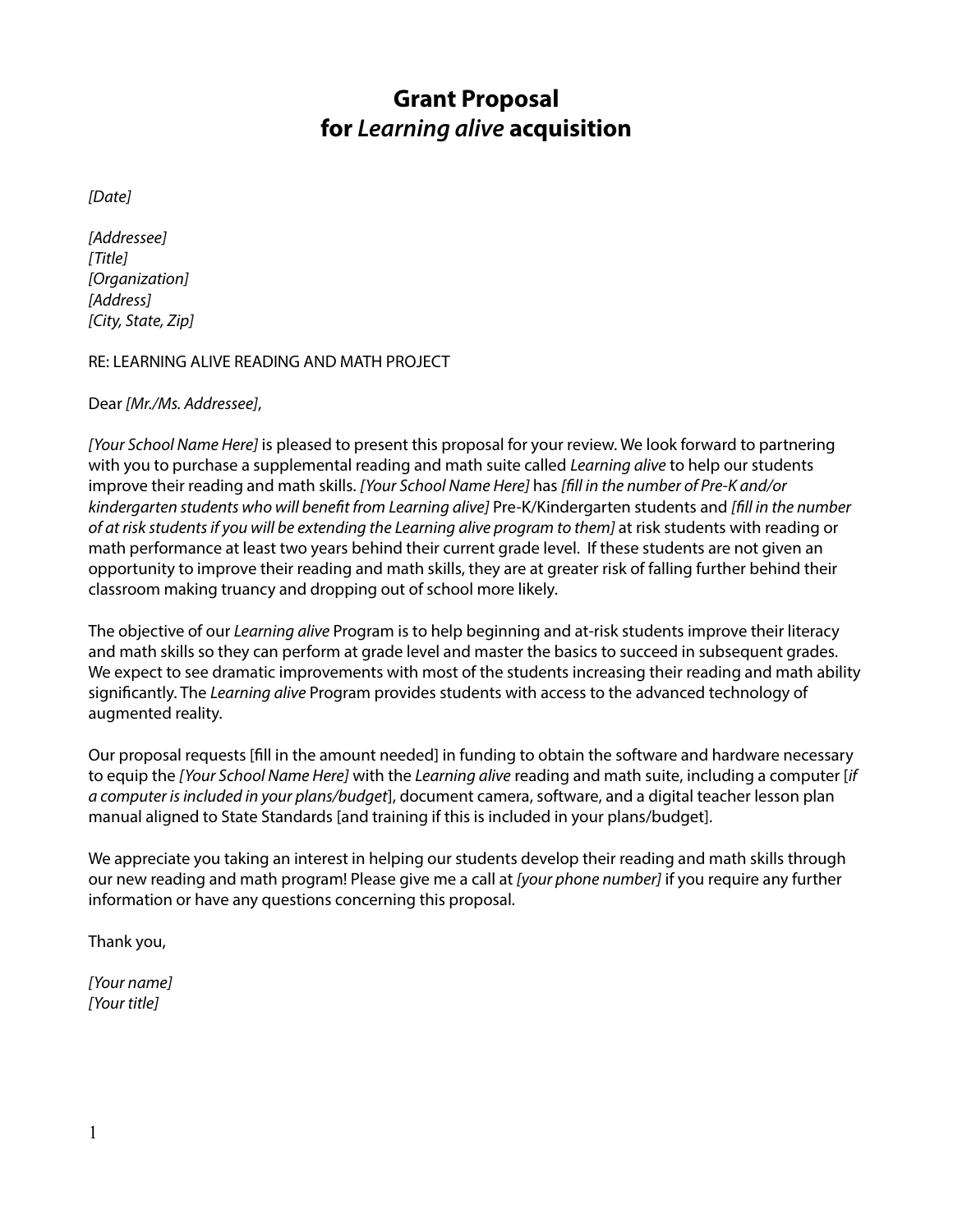## *Learning alive* **Reading and Math Program: Improving Reading and Math Performance for Beginning and At Risk Students**

**Submitted to:** *[Name of Granting Organization]*

# **Date: [Date of Grant Request]**

*[Your Name] [Your title] [Your School Name Here]*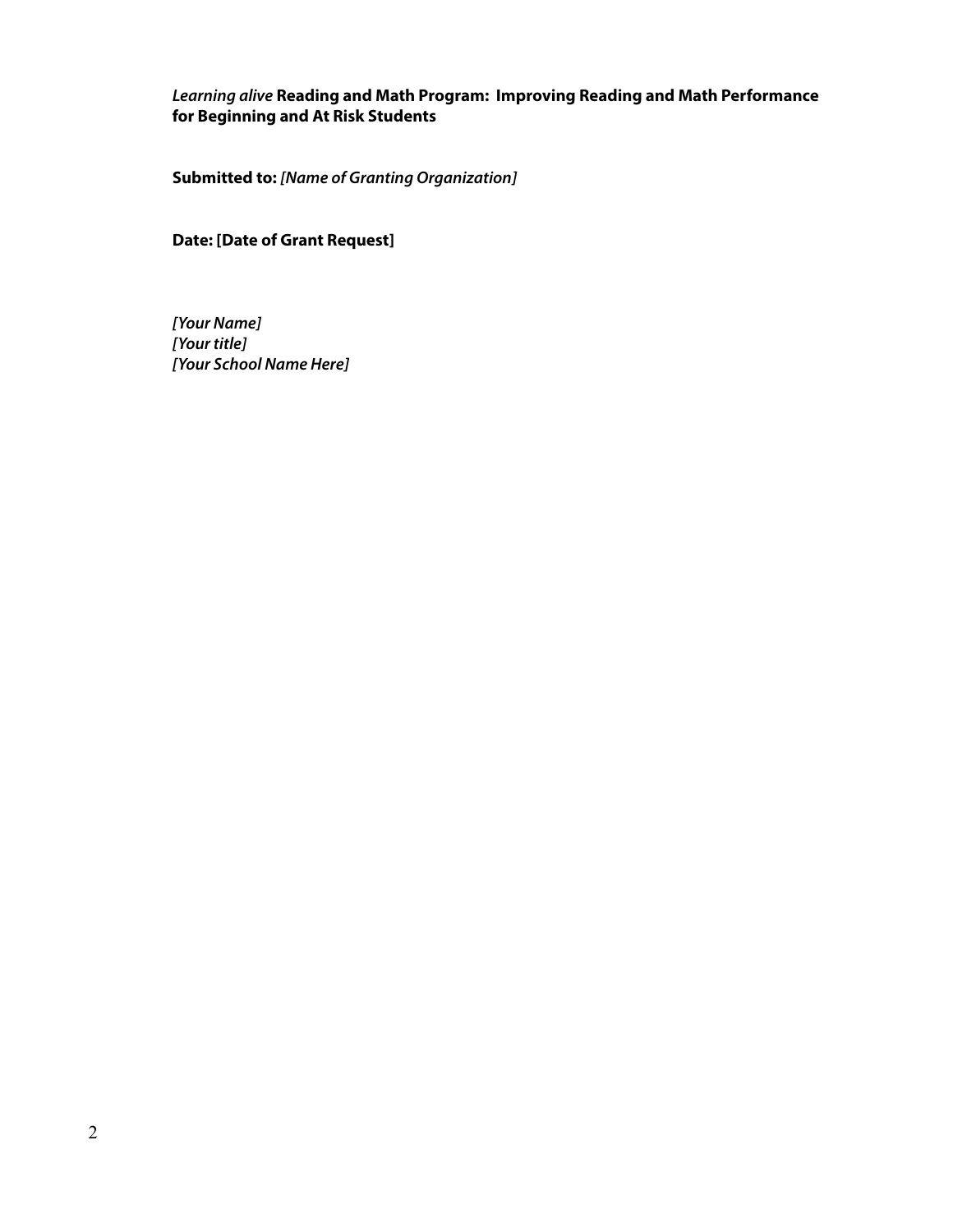## **Project Overview**

The *[Your School Name Here]* in [*your city and state*] is seeking a grant to purchase the *Learning alive* Suite with the objective of helping our beginning and at risk students increase their reading and math skills and to perform at grade level using the same classroom textbooks and materials as their peers. The objective is that by the end of the year the students will have greater gains in emergent literacy and/or math skill development than students using no part of the *Learning alive* curriculum. The *Learning alive* program is aligned with State Standards and is based on the latest research on effective reading and math instruction. Funding in the amount of \$[fill in the amount needed] is requested to purchase the required software and hardware.

# **Statement of Need**

*[Your School Name Here]* has *[number]* Pre-k and Kindergarten students for whom the *Learning alive* Program is ideally suited. In addition another [*[fill in the number of at risk students if you will be extending the Learning alive program to them – delete this sentence if you will not be extending the program to other at-risk students]* students in grades 1 through 5 have been determined to be at risk in their reading or math performance for a variety of reasons including learning disabilities, such as attention deficit disorder (ADD), dyslexia, and autism, or other economic and language-based difficulties. If these students are not given an opportunity to improve their reading and math skills they are, as studies show, more likely to be truant and drop out of school.

# **Program Description**

The *[Your School Name Here] Learning alive* program will enable Pre-K, Kindergarten, and at risk *[adjust included student groups as needed]* students to improve their reading and math skills through utilization of a computer equipped with a document camera, software, and cards that spring to life in 3D through the advanced technology of augmented reality. Students using this innovative system will be able to improve their use of existing classroom materials, including textbooks, providing them access to the general curriculum. The students will master the basics to succeed in subsequent grades.

The *Learning alive* Suite has three components:

*Letters alive* – a supplemental reading program *Math alive* – a supplemental math program *Storybooks alive* – digital storybooks with activities aligned to Common Core State Standards

The *Learning alive* suite, from Alive Studios, uses augmented reality to provide a multi-sensory approach to help students learn early literacy and math skills.

# *Lettters alive* **Reading Program: Improving Reading Performance for Beginning and At Risk Students**

The *Letters alive* program was initially developed for people with reading difficulties caused by learning disabilities, such as dyslexia, attention deficit disorder (ADD) and other language based difficulties. The Letters Alive program, aligned with Kindergarten State Standards, is a supplemental reading program that utilizes research-based best practices to teach early literacy skills.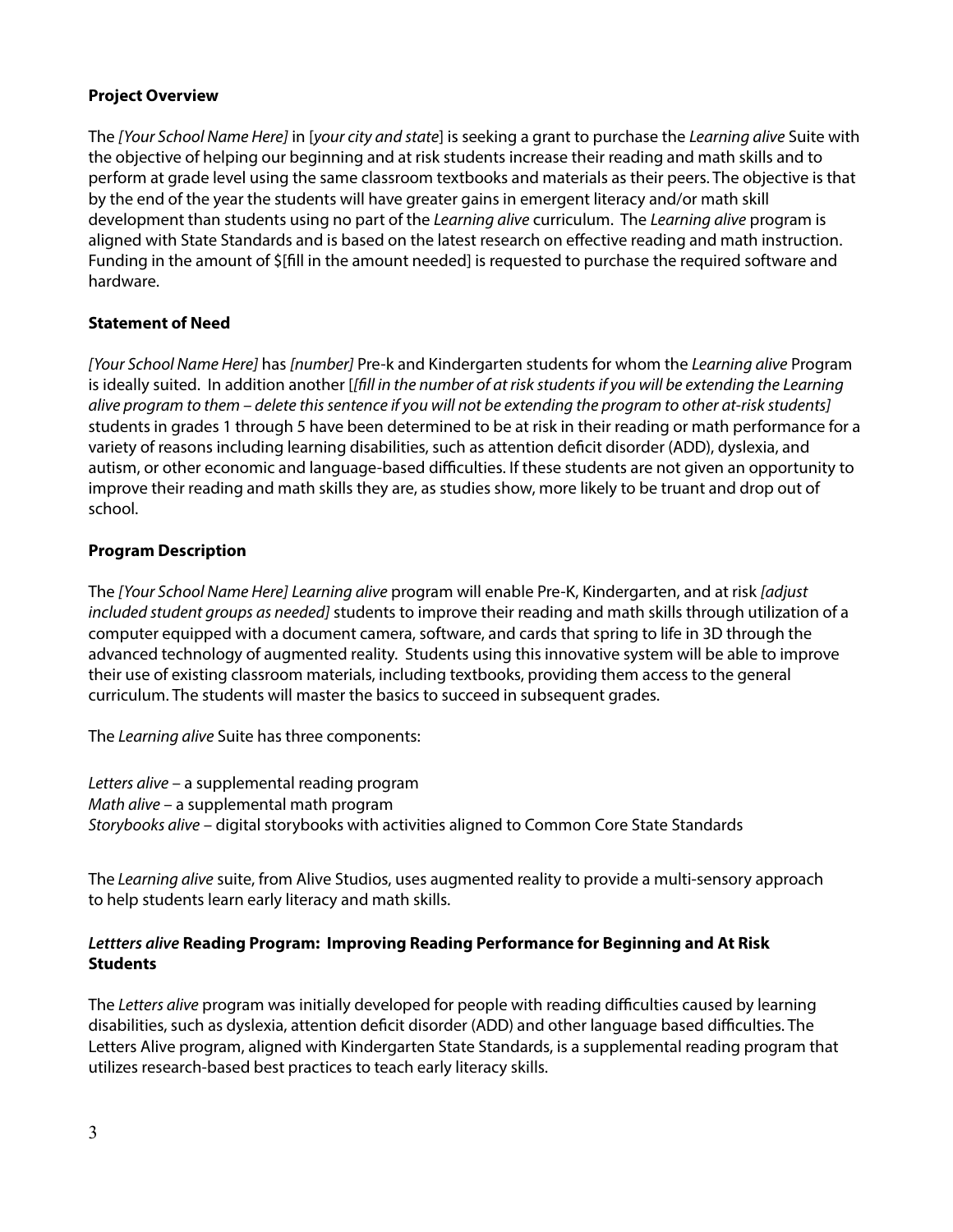The curriculum's 26 alphabet cards spring to life in 3D through the advanced technology of augmented reality. Each card features an animal that corresponds to a letter in the alphabet, and seem intelligent as they amazingly respond to the questions and sentences that the students build. Even reluctant learners enthusiastically respond to the animals, sounds, and interactive learning.

*Letters alive* builds students' phonemic awareness and phonics skills, presenting the sounds of letters and connecting those sounds to the letter itself. In addition, the lesson plans utilize 97 vocabulary cards (Dolch sight words) to strengthen comprehension and reinforce concepts of print through sentence-building exercises.

The Building Words module of the curriculum teaches letter recognition and phonics while strengthening phonemic awareness through word building. Augmented reality allows students to use the alphabet cards, along with 84 word family cards, to hear the sounds represented by each letter, blend, digraph, and rime to assemble words phonetically.

*Letters alive* includes a digital teacher's lesson plan manual that includes daily lesson plans as well as student activities to cover a full school year of reading instruction. Over 200 activity sheets reinforce the skills students learn, and assessments are provided for teachers to measure students' progress. The lesson plans are mapped directly to State Standards for Language Arts at the kindergarten level. A curriculum map is provided identifying the particular standards that are covered in each daily lesson.

The *Letters alive program* has been shown (e.g. Ogletree & Allen, Submitted for publication in 2014, see attached) to positively impact students' early literacy skills.

## *Math alive Supplemental Math Program*

*Math alive* software includes a full-year, game-based, supplemental math curriculum featuring Augmented Reality. As with Letters alive, Math alive provides a multi-sensory approach to help students learn basic math skills. The *Math alive* program is aligned with Kindergarten State Standards and utilizes research-based best practices to teach early mathematical concepts, skills, and principles.

The curriculum's 41 Teacher cards spring to life in 3D through the advanced technology of augmented reality. Even reluctant learners enthusiastically respond to the games, animals, sounds, and interactive learning.

*Math alive* builds students' number sense, computational skills, understanding of data and probability, pattern and shape recognition, measurement skills, and introduces them to concepts of money and time.

*Math alive* offers the opportunity for providing carefully tailored individual or small group instruction together with additional practice, explanation, and feedback that might be appropriate for many students who are lagging behind their peers in learning critical foundational skills in math.

*Math alive* includes a digital teacher lesson plan manual that includes daily lesson plans as well as student activities to cover a full school year of math instruction. Over 260 activity sheets reinforce the skills students learn, and assessments are provided for teachers to measure students' progress. The lesson plans are mapped directly to State Standards for Math at the kindergarten level. A curriculum map is provided identifying the particular standards that are covered in each daily lesson.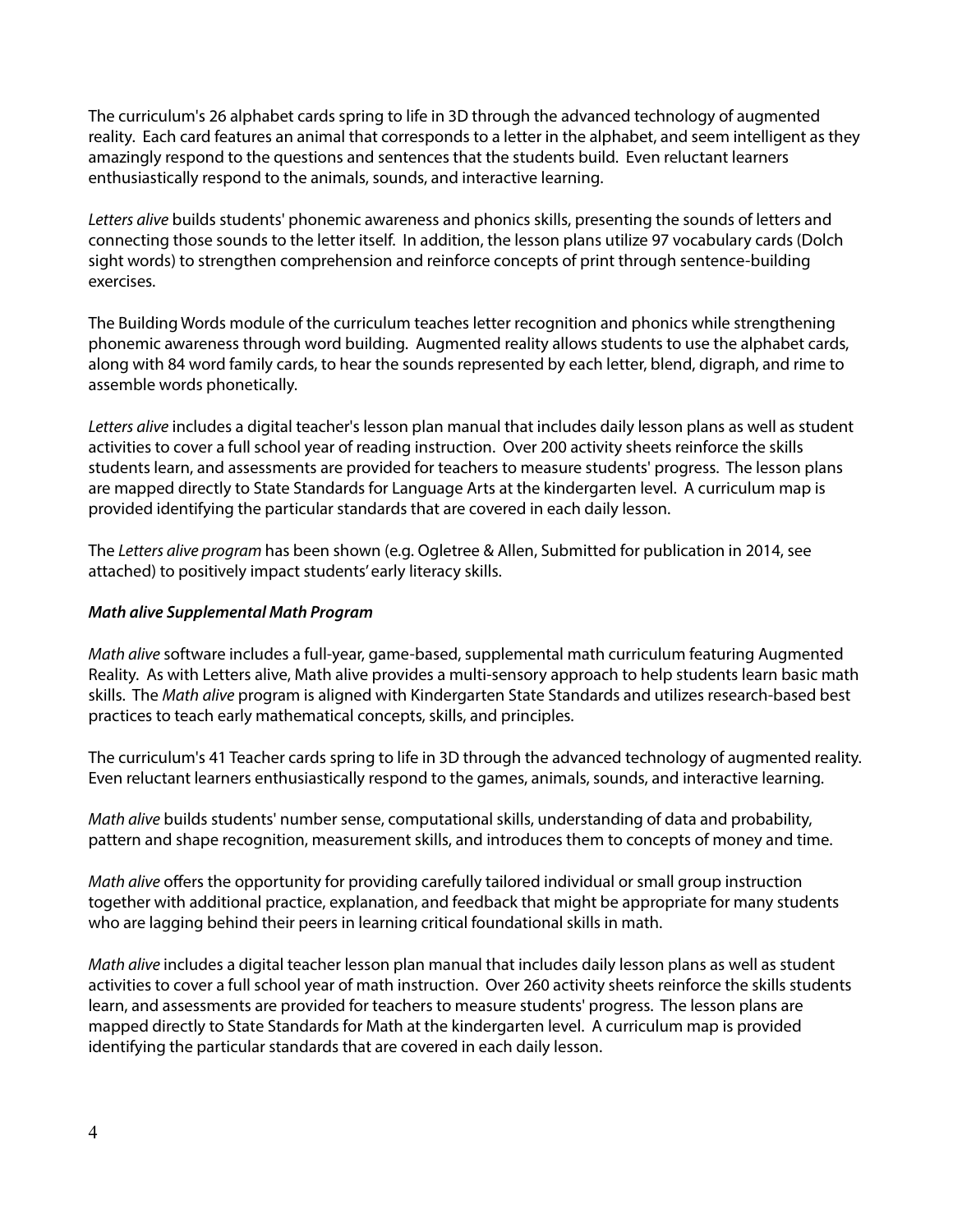## **Goals & Objectives**

The goal of the *[Your School Name Here] Learning alive* implementation is to enable Pre-K, kindergarten students and students with learning and reading disabilities *[adjust included student groups as needed]* to improve their reading and math skills to the point where they can succeed in school and develop the skills that will prepare them for high school and post secondary education.

Studies have shown that struggling learners, whose reading or math skills are at a grade level or more behind, are more likely to be disruptive in the classroom, truant from school, and at risk of dropping out of high school.

# **The main objectives include:**

1. Enhance student's natural interest in math and their disposition to use it to make sense of their physical and social worlds.

2. Integrate reading and math with other activities and other activities with reading and math.

3. Providing a measurable increase in:

- *1.* Reading comprehension and phonemic awareness, and reading attention span.
- *2.* Math comprehension

4. Help struggling students significantly increase their reading and/or math skills by one to two grade levels by the end of the school year.

5. Enabling students struggling with reading and math to access the general curriculum through strengthened foundational skills.

6. Providing all students with a multi-sensory reading alternative that will help them increase their reading and math skills.

7. Helping learning and reading disabled students stay in their regular classroom with their peers, so they can continue learning in a least restrictive environment.

## **Timeline**

[Add or delete steps as may be appropriate for your circumstances]

| <b>Activities</b>                                        | <b>Date</b> |
|----------------------------------------------------------|-------------|
| <b>Submit Grant Proposal</b>                             |             |
| <b>Expected Grant Notification</b>                       |             |
| Purchase and Deploy Learning alive Kits                  |             |
| Teacher Orientation (or training, if included in budget) |             |
| <b>Student Introduction</b>                              |             |
| Test Initial Reading and/or Math Comprehension           |             |
| Begin 12 Week Phase                                      |             |
| Test Reading and/or Math Improvement                     |             |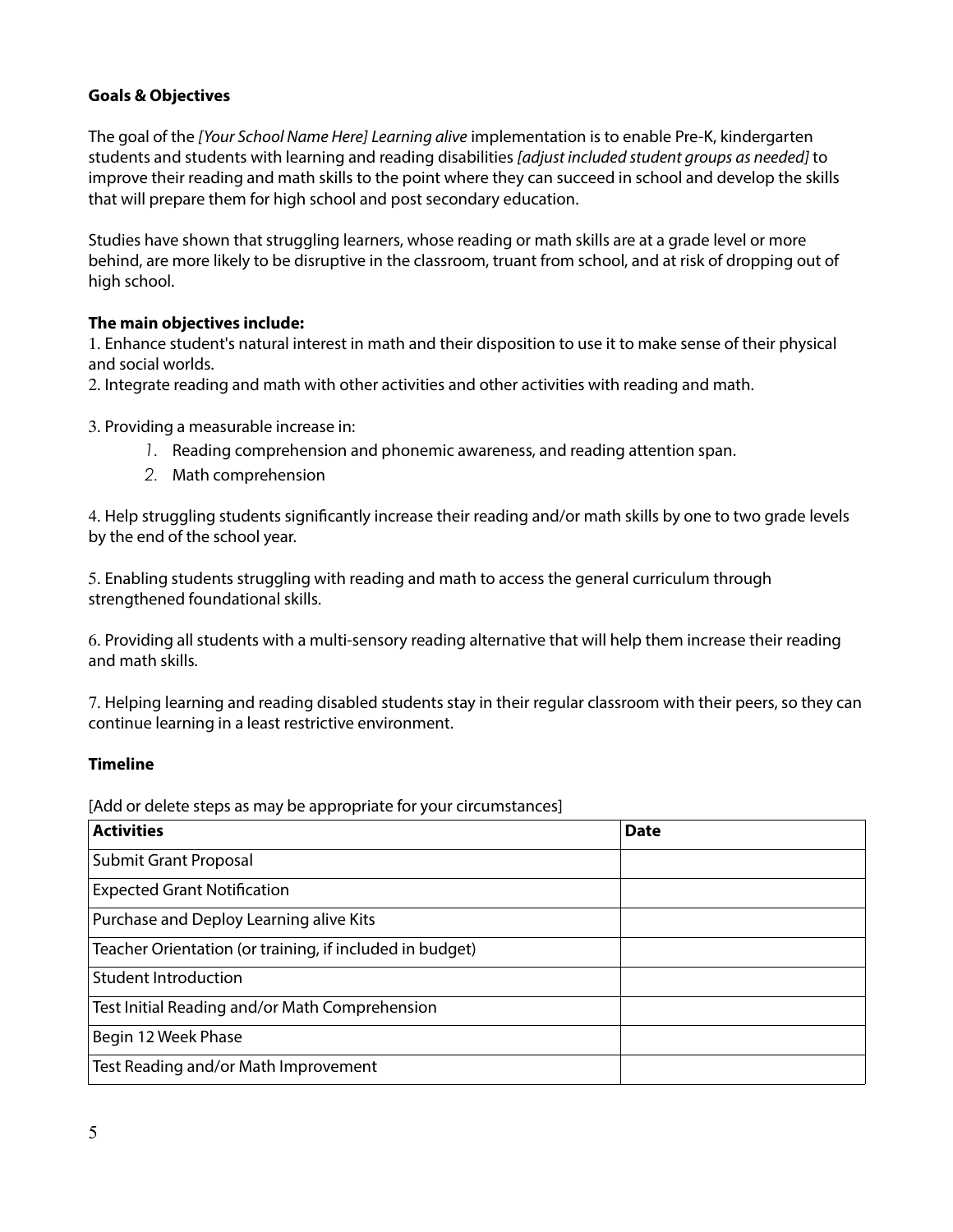#### **Budget**

*[Include in the budget all expenses for your project, including necessary training costs. Mention any co-funding that you are using from other sources. You may want to include a brief narrative of expenses along with a table of individual cost components. ]*

The budget includes funds for the *Learning alive* system containing the software, cards, and curriculum along with *[include "*with a dedicated computer and document camera*" and "*along with a teacher cart*" these accessories will be included in your proposal]*.

| Price | <b>Quantity</b> | <b>Total</b> |
|-------|-----------------|--------------|
|       |                 |              |
| Total |                 |              |

*[Fill in the appropriate Letters alive product descriptions, quantities and prices in this table]*

#### **Total \$[Fill in the total amount requested]**

#### **Evaluation**

Standardized reading and math tests will be conducted at the start of the *Learning alive* project and again at the end of the school year to determine increases in reading speed and comprehension, and improved math skills.

#### *Staff and Organizational Information*

*[Include the staff qualifications, certifications, and skills. Describe the organization and include information indicating the organization's capacity to implement and sustain the program.]*

#### *Appendix*

*[[Include any relevant items in the Appendix including letters of support, the attached research report, and product literature.]]*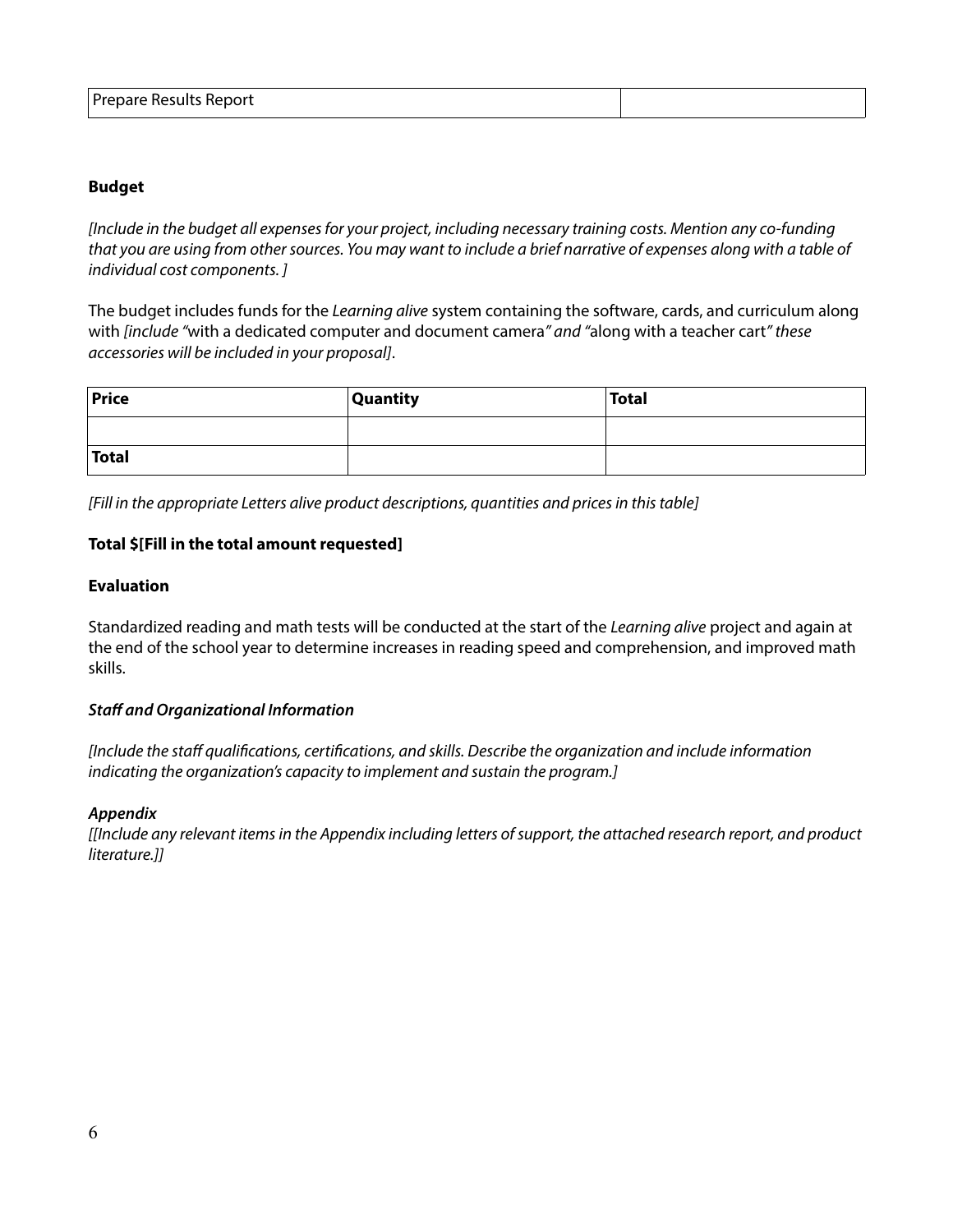# **Mix Methods Research "Findings Report" Letters Alive: Case Study**

#### **Executive Summary**

The evaluation of the Letters alive® curriculum was designed by Dr. Tamra W. Ogletree and Jennifer K. Allen. The Letters alive® curriculum goals for children who participate in the program in grades pre-K and kindergarten include acquiring an awareness of the letters in the alphabet, learning the specific sounds that letters make, understanding that letters are the building blocks for words and that words form sentences, and recognizing pre-k and kindergarten sight words. The research project was conducted at an elementary school in the southeast and utilized a case study approach to collect data across three pre-K and three kindergarten classes over a three month period. The researchers used mixed methods in order to obtain the most accurate and meaningful data possible, so quantitative and qualitative data were collected and analyzed. Guiding questions for the study included the following: a.) How effectively does the program operate to its intentions and goals? b.) To what extent does the program influence positive student outcomes?

## **Evaluation Methodology**

For this particular study, pre-K and kindergarten teachers implemented the Letters alive® curriculum with their students at an elementary school in the Southeastern part of the United States. Permission to work within the school was granted by the school principal and school system superintendent. Because the study involved research with human subjects, all Institutional Review Board requirements were followed. In order for students to participate in the study, parents had to read, sign, and return the informed consent form on behalf of their child, and students had to give their assent to participate. Teachers and paraprofessionals also had to sign informed consent forms.

The study's design was carefully and systematically planned. To focus on objectivity, accuracy, and validity, the researchers used a case study approach yielding three comparison groups within each grade level (a full-implementation treatment group, a partial implementation treatment group, and a control group). The researchers used random purposeful sampling to assign classrooms to groups. The fullimplementation classrooms utilized the augmented reality/three-dimensional aspects of the curriculum, the partial-implementation classrooms used the letter cards and word cards without the augmented reality/three-dimensional features, and the control group classrooms used no parts of the program. Researchers collected data from these three pre-K classrooms and three kindergarten classrooms over a three month period. Mixed methods for collecting and analyzing data were used, with qualitative and quantitative data sets. Qualitative data included teacher and student interviews along with classroom observations, while quantitative data consisted of results from the AIMSweb® (2003) pre- and post-assessments for early literacy skills (letter recognition and letter-sound fluency).

To obtain quantitative data, the researchers used the AIMSweb® Benchmark Assessments for Letter Naming Fluency and Letter Sound Fluency (2003). After careful consideration of other evaluation instruments, this assessment measure was chosen by the researchers for several reasons. First, the National Center on Response to Intervention (NCRTI) had recently awarded the AIMSweb assessment system the highest possible rating for validity and reliability among progress monitoring tools, making AIMSweb a leading assessment tool for assessing early literacy skills (PRWeb, 2009). Additionally, the AIMSweb® assessments were already being used by the school for all benchmark testing and progress monitoring in grades K-5, which made the assessments familiar and readily accessible. Furthermore, these assessments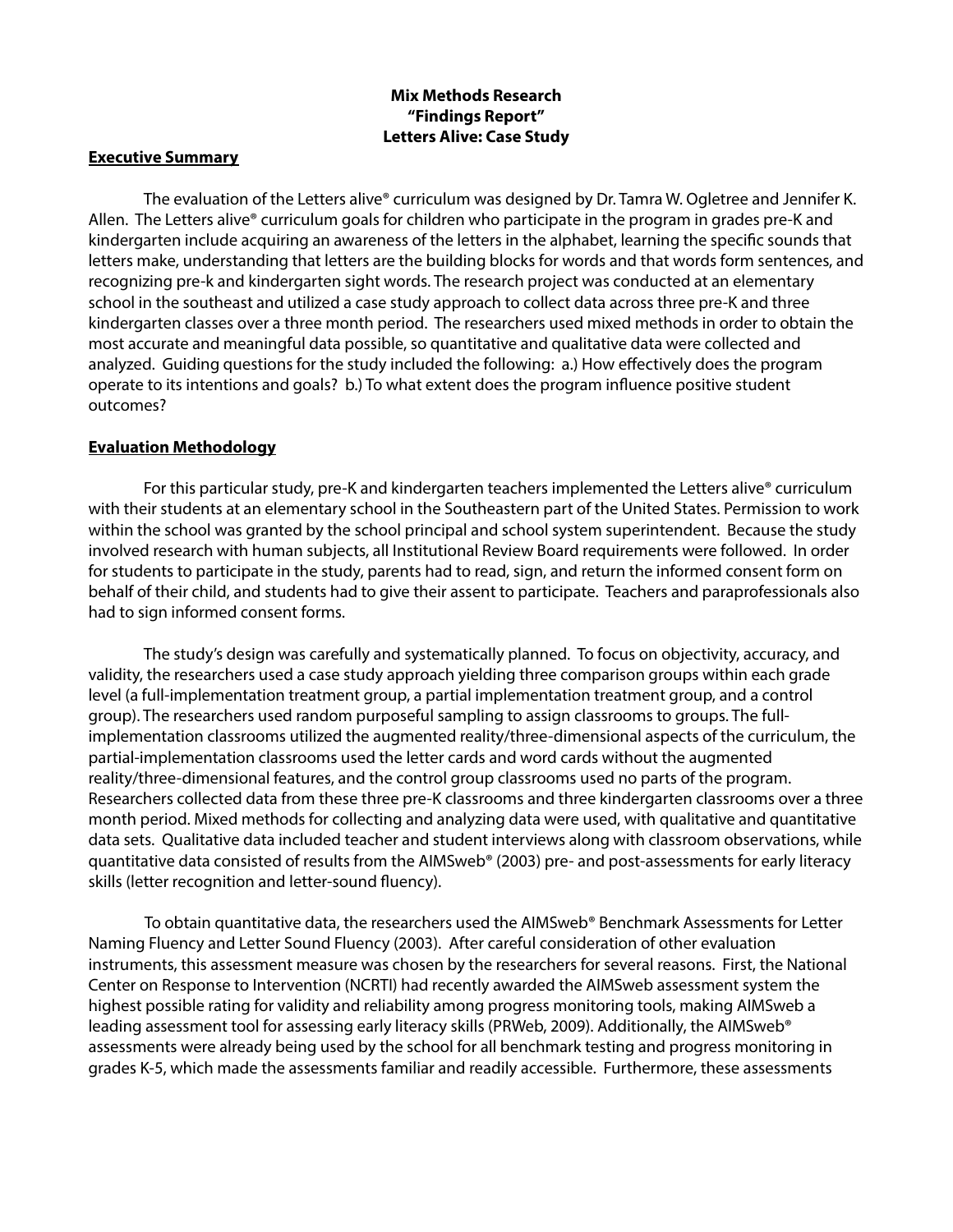measured letter recognition and the ability to relate letters and sounds, which are two of the key emergent literacy skills addressed by the Letters alive® Curriculum.

Since the initial assessments were administered in early February, the kindergarten pre-assessment data came from the Kindergarten Winter Benchmark, and the post-assessment data came from the Kindergarten Spring Benchmark, which was administered in mid-May. Both the pre- and post-assessments were administered by the kindergarten testing coordinators, of which there were two, and scores of participating students were reported directly to the researchers. Since there are no pre-K evaluation tools included in the AIMSweb® materials, the researchers used the Kindergarten Fall Benchmark for the pre-K preassessment data, which was also administered in early February, and they used the Kindergarten Winter Benchmark for the post-assessment data, which was administered in mid-May. Both the pre- and postassessments were administered to participating pre-K students by the researchers.

#### **Findings**

The pre-K quantitative data sets reveal that students in the full implementation classroom of Letters alive experienced greater gains in emergent literacy skill development than the students in the partial implementation classroom, and students in both the full and partial implementation classrooms experienced greater growth than the students in the classroom using no parts of the Letters alive® curriculum. The following data tables show that students in the full implementation classroom experienced the greatest gains on both the Letter Naming and Letter Sound Fluency assessments, and the average increase for the class was +14.76 letters named correctly and +13.93 letter sounds given correctly. In the partial implementation class, all but three students made gains on the Letter Naming Fluency Assessment, with a class average gain of +8.89 letters named accurately. Additionally, all students made gains on the Letter Sound Fluency Assessment, with a class average gain of +8 letter sounds produced correctly. For the class with no implementation, gains were far less notable, with class average gains of +7.31 for Letter Naming Fluency and +3.5 for Letter Sound Fluency. In this class, fewer children made sizable gains and more children made no gains with four students showing decreased ability to produce letter sounds correctly at the end of the study period. Because the students in the full implementation classroom experienced greater growth than the students in the partial implementation classroom, and the students in the partial implementation classroom experienced more growth than the students in the classroom with no implementation, the researchers concluded that the Letters alive® does yield positive outcomes for students.

The pre-K teachers reported considerable use of the Letters alive® materials as their only additional supplemental emergent literacy curriculum consisted of Animated Literacy™, which is a program these teachers had used for several years and were already very familiar with. The full-implementation classroom used the materials (including the 3-D components) almost daily during the three month period, and the partial implementation classroom used the letter cards and sight word cards to the same degree. The fullimplementation classroom teacher used the materials mostly during whole group reading sessions (because she said it was nearly impossible to utilize the 3-D features without catching the attention of all students), while the partial implementation classroom teacher used the materials with whole group, small group, and individualized instruction.

The pre-K teachers provided valuable qualitative data through their interview responses and during the classroom observation. Both the full implementation and the partial implementation teachers noted that the Letters alive® curriculum perfectly targeted their students' emergent literacy needs. Many students still needed reinforcements for learning letters, sounds, and sight words, while some needed the challenge of building sentences. They also noted that while their students were used to the Animated Literacy™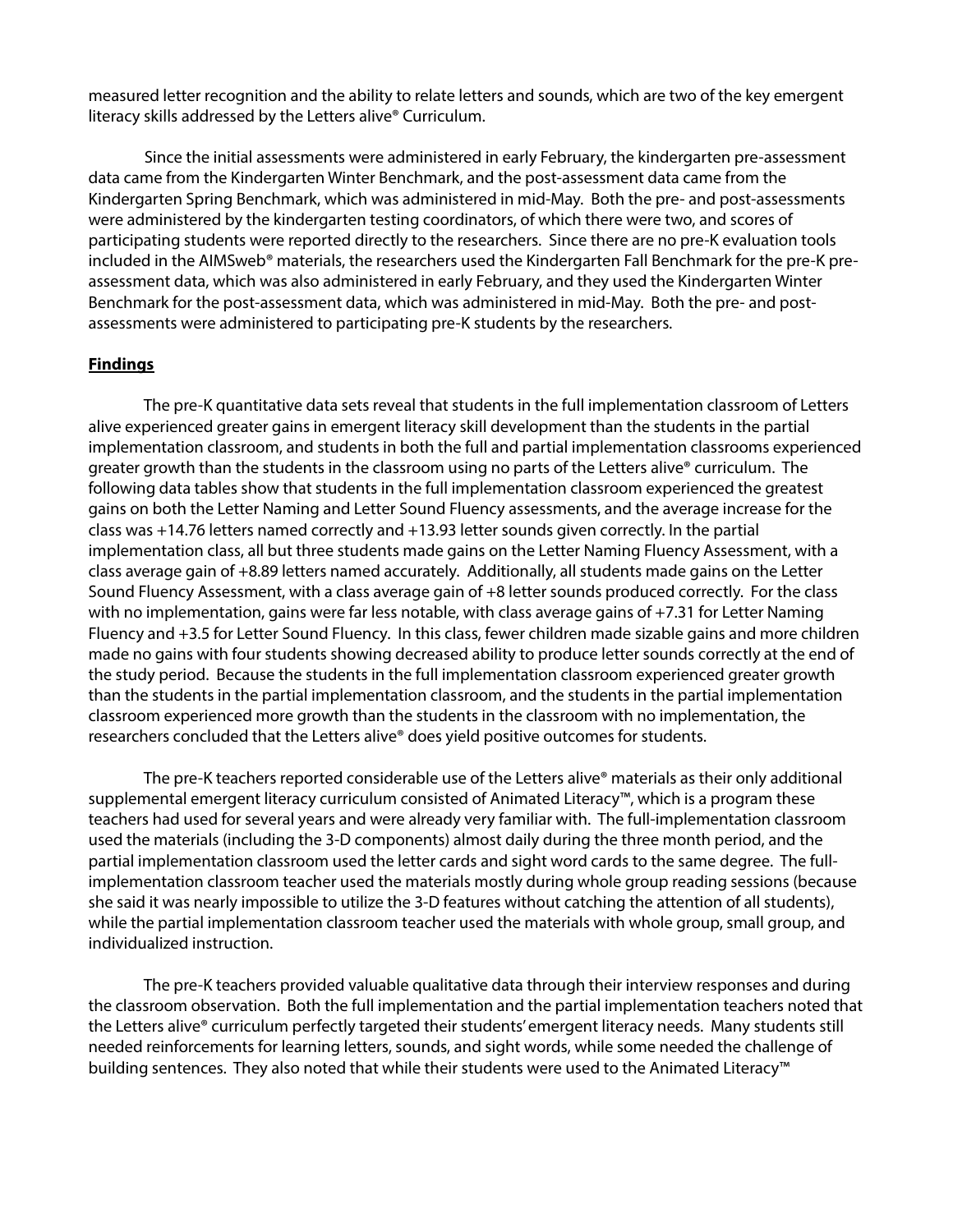curriculum for learning letters and sounds, some students seemed to connect better with the Letters alive® materials, especially those students in the full-implementation classroom. The teachers believed that this, perhaps, may have been due to the multi-sensory aspects of the program.

The pre-K teachers discussed many advantages to using the Letters alive® curriculum. During our interviews, the full implementation classroom teacher stated that her students loved when the animals came to life and that they were "engaged with them." She remarked that even students who typically had attention difficulties were engrossed during the Letters alive® lessons. She added that a few of her students "really, really responded to it because of the sound and the visual stimulation." Of all of her students, she said, "They like hearing the computer-generated sounds of a letter. Like the letter E is 'eh.' They like hearing it come from the computer. . .they seem to hear that more than they do just me saying it. . .they love the visuals, love the visuals." In addition to seeing the animals come to life, she also reported that her students loved seeing the video clips she showed that accompanied each animal because they enjoyed seeing each animal in its authentic habitat. The partial implementation classroom teacher discussed the fact that the letter cards and sight word cards seemed somewhat confusing and disconnected without the technological component at first, but she could see how adding the technological piece could really be a wonderful added resource for her classroom literacy program because she thought her students would really be enticed by seeing "the visual animals come to life." She also noted that the repetitiveness of using the letter cards on a daily basis and giving her students consistent exposure to them really helped familiarize her students with the letters and sounds. She liked the sight word cards as well, and she reported that a few of her students were already reading and the sight word cards had helped them recognize more words in context.

The kindergarten teachers discussed advantages of the Letters alive® curriculum with the researchers. The full implementation teacher noted that her students really seemed to connect with the animals theme because animals are something that young children "can relate to." She also added that the program exposes children to new animals they might not yet know about and that this was a great unexpected outcome of the curriculum. The partial implementation kindergarten teacher added that even though she wasn't able to use the technological aspects of the program, she had watched the videos about the 3-D features, and she was excited about having the "added resource" for the following school year because she thought it would really captivate the students and get them interested in learning because it was multi-sensory with sights, sounds, movements, etc.

The project manager conducted student interviews with the students in the full implementation classroom throughout the study process to gather data on the students' experiences with the Letters alive® curriculum. One student said that her favorite part of the program was "when the animals pop out," and she also added that she loved it when the animals moved and made sounds. Additionally, when she discussed the previous lesson when the animals would not move or make sounds, she thought that the animals were just sleepy and that was why they wouldn't cooperate. Another student stated that he liked learning about animals and that it was fun when the animals made sounds and moved. He noted that the dolphin was the coolest animal because "she can do back flips." Another student first answered that she didn't like learning about letters and sounds with the animals, but then she said, "Actually, I like the crocodile…because he scares us." Another student mentioned that the animals scared some of the students when they came out, but in a fun way. She talked about how the animals reminded her of going to the zoo with her mother.

#### **Student Outcomes for Letter Naming Fluency and Letter Sound Fluency**

The scores from the AIMSweb® Letter Naming and Letter Sound Fluency Assessments (the quantitative data from this study) suggest that the Letters alive® curriculum positively impacts students' early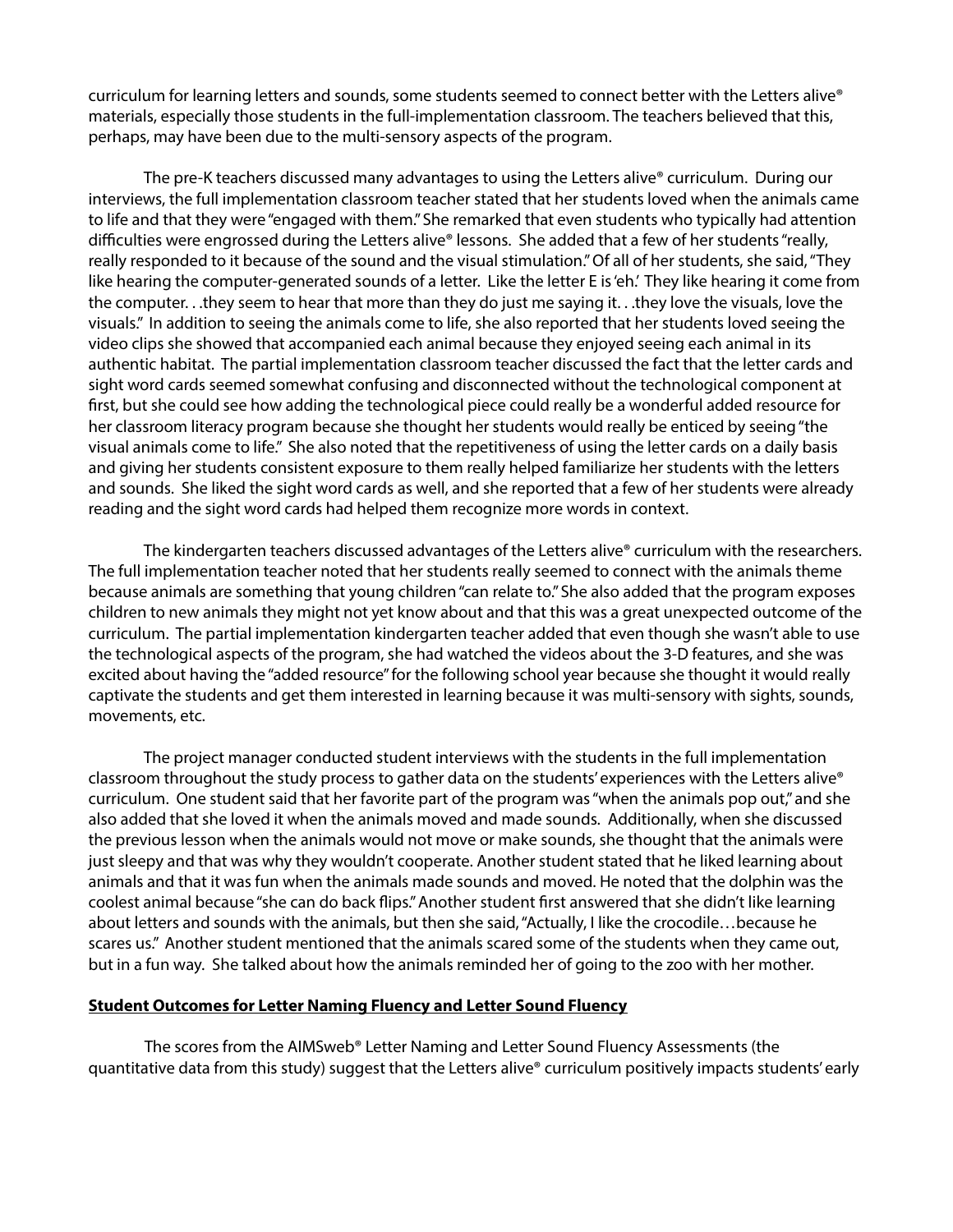literacy skills. 100% of students in the full implementation classroom experienced gains on the Letter Naming Fluency Assessment, while 84.2% of students in the partial implementation classroom experienced gains on that assessment, followed by only 78.6% of students in the classroom with no exposure who experienced gains on the Letter Naming Fluency test. Additionally, 100% of students in the full implementation classroom and the partial implementation classroom experienced gains on the Letter Sound Fluency Assessment, while only 64.3% of students in the classroom with no exposure experienced gains. Additionally, greater average gains were achieved in the classrooms with full or partial exposure than were made in the classroom with no exposure. While it would be risky to conclude that this same data stratification would result from students in other classroom settings, it is likely that, all things equal, students who receive full exposure to the Letters Alive curriculum will benefit more than those students who receive no exposure. Additionally, it must be noted that this study spanned only a three month period, even though the Letters alive® curriculum is meant to last a full school year. This suggests that even greater gains could be achieved when the curriculum is implemented over the course of a full academic school year.

## Credentials:

Tamra Ogletree has a PH.D. in Language and Literacy and a Certificate in Interdisciplinary Qualitative Research from the University of Georgia. She holds an L-7 certificate in Educational Leadership and a M.Ed. in Early Childhood and Middle Grades Education with an emphasis in Language Arts and Science education. She currently is an Associate Professor of Reading at the University of West Georgia. She is also the Regional Site Director of the GA Girl's STEM Collaborative Project, Director of the Cherokee Rose Writing Project which is part of the National Writing Project, and leader researcher of the Applied Research Team for the U-Lead endeavor of the University of West Georgia. She has presented at regional, state, national, and international conferences. Tamra has experience evaluating programs that fall under the umbrella of K-12 curricula, educational leadership, literacy initiatives and school-corporation partnerships.

Jennifer Allen has a B.S.Ed. in Early Childhood Education from the University of Georgia and a M.Ed. in Reading Instruction from the University of West Georgia. She also holds an in-field endorsement for Gifted Education and an ESOL endorsement. Jennifer has taught elementary school students for ten years, working in second, fourth, and fifth grade classrooms and in the gifted resource setting. She is currently a Graduate Teaching Assistant in the Reading, Writing, Children's Literature, and Digital Literacies program at the University of Georgia where she is working on her PhD. She is a Teaching Consultant and Legislative Advocate for the Cherokee Rose Writing Project, and was an invited consultant for the Just Write Writing Academy and Camp Kudzu Writing Academy at the University of West Georgia.

#### Letters alive References:

- AIMSweb Assessment System. (2003). www.aimsweb.com. NCS Pearson, Inc.: Bloomington, MN.
- Cabell, S. Q., Justice, L. M., Konold, T. R., & McGinty, A. S. (2011). Profiles of emergent literacy skills among preschool children who are at risk for academic difficulties. *Early Childhood Research Quarterly*, *26*, 1-14.
- Dye, J. F., Schatz, I. M., Rosenberg, B. A., & Coleman, S. T. (2000). Constant Comparison Method: A Kaleidoscope of Data. The Qualitative Report, Volume 4, Numbers 1/2. Retrived at http://www.nova.edu/ssss/QR/QR4-1/dye.html.
- Elliott, E. M., & Olliff, . B. (2008). Developmentally appropriate emergent literacy activities for young children: Adapting the Early Literacy and Learning Model. *Early Childhood Education Journal*, *35*, 551-556.
- Maxwell, J. A. (2013). *Qualitative research design: An interactive approach* (3rd ed.). Thousand Oaks, CA: Sage.